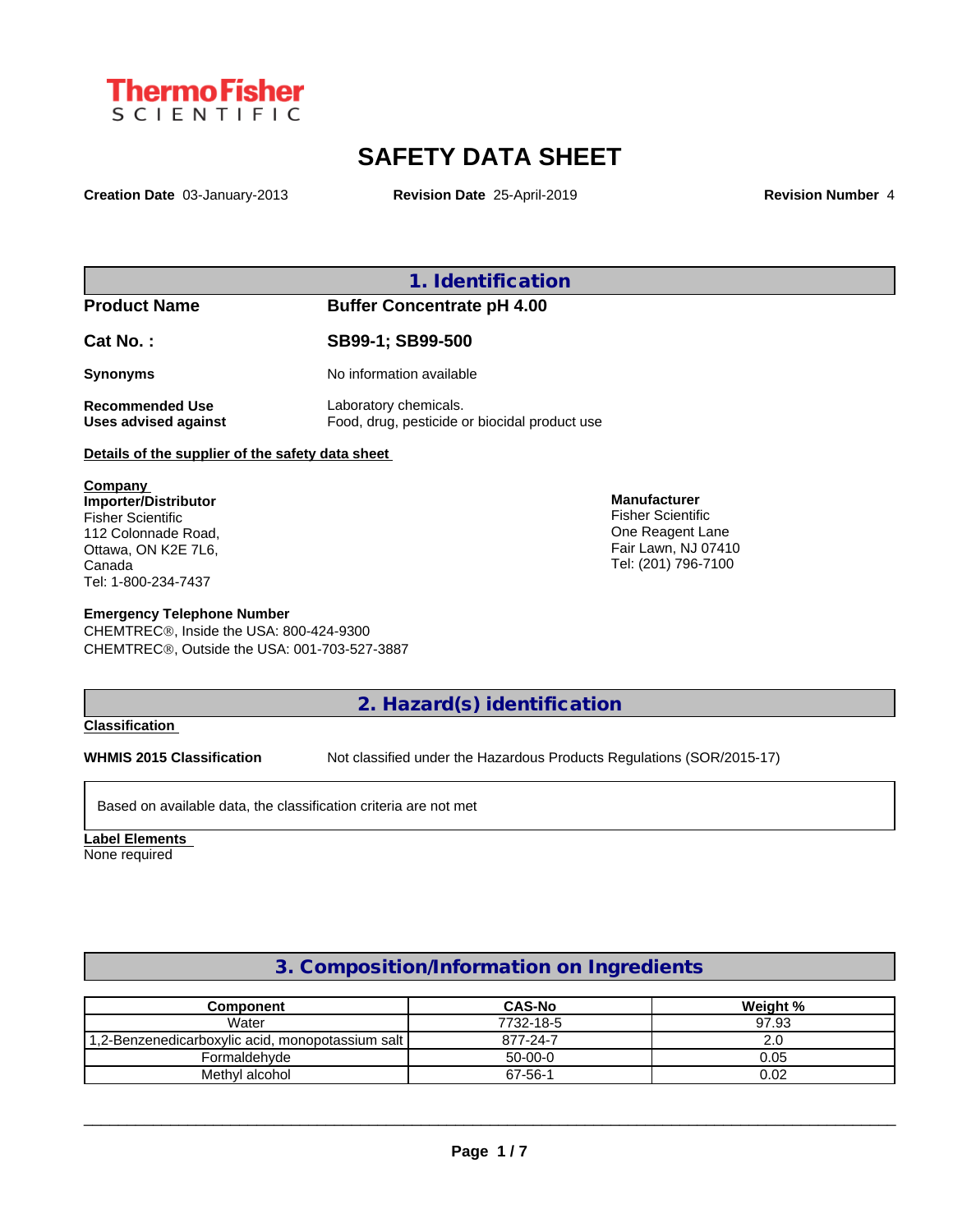|                                                              | 4. First-aid measures                                                                                                      |
|--------------------------------------------------------------|----------------------------------------------------------------------------------------------------------------------------|
| <b>Eye Contact</b>                                           | Rinse immediately with plenty of water, also under the eyelids, for at least 15 minutes. Get<br>medical attention.         |
| <b>Skin Contact</b>                                          | Wash off immediately with plenty of water for at least 15 minutes. Get medical attention<br>immediately if symptoms occur. |
| <b>Inhalation</b>                                            | Move to fresh air. Get medical attention immediately if symptoms occur.                                                    |
| Ingestion                                                    | Clean mouth with water and drink afterwards plenty of water. Get medical attention if<br>symptoms occur.                   |
| Most important symptoms/effects<br><b>Notes to Physician</b> | None reasonably foreseeable.<br>Treat symptomatically                                                                      |
|                                                              |                                                                                                                            |

|                                                            | 5. Fire-fighting measures                  |
|------------------------------------------------------------|--------------------------------------------|
| <b>Unsuitable Extinguishing Media</b>                      | No information available                   |
| <b>Flash Point</b><br>Method -                             | Not applicable<br>No information available |
| <b>Autoignition Temperature</b><br><b>Explosion Limits</b> | No information available                   |
| Upper                                                      | No data available                          |
| Lower                                                      | No data available                          |
| Sensitivity to Mechanical Impact No information available  |                                            |
| <b>Sensitivity to Static Discharge</b>                     | No information available                   |

#### **Specific Hazards Arising from the Chemical**

Thermal decomposition can lead to release of irritating gases and vapors.

#### **Hazardous Combustion Products**

None under normal use conditions

#### **Protective Equipment and Precautions for Firefighters**

As in any fire, wear self-contained breathing apparatus pressure-demand, MSHA/NIOSH (approved or equivalent) and full protective gear.

#### **NFPA**

| <b>Health</b>                                                                                                                                                                                                                               | Flammability                   | <b>Instability</b> | <b>Physical hazards</b><br>N/A |  |
|---------------------------------------------------------------------------------------------------------------------------------------------------------------------------------------------------------------------------------------------|--------------------------------|--------------------|--------------------------------|--|
|                                                                                                                                                                                                                                             | 6. Accidental release measures |                    |                                |  |
| Use personal protective equipment. Ensure adequate ventilation.<br><b>Personal Precautions</b><br>Should not be released into the environment. See Section 12 for additional ecological<br><b>Environmental Precautions</b><br>information. |                                |                    |                                |  |

**Methods for Containment and Clean** Sweep up or vacuum up spillage and collect in suitable container for disposal. **Up**

| 7. Handling and storage                                                                                                                         |
|-------------------------------------------------------------------------------------------------------------------------------------------------|
| Wear personal protective equipment. Ensure adequate ventilation. Avoid contact with skin,<br>eyes and clothing. Avoid ingestion and inhalation. |
| Keep container tightly closed in a dry and well-ventilated place.                                                                               |
|                                                                                                                                                 |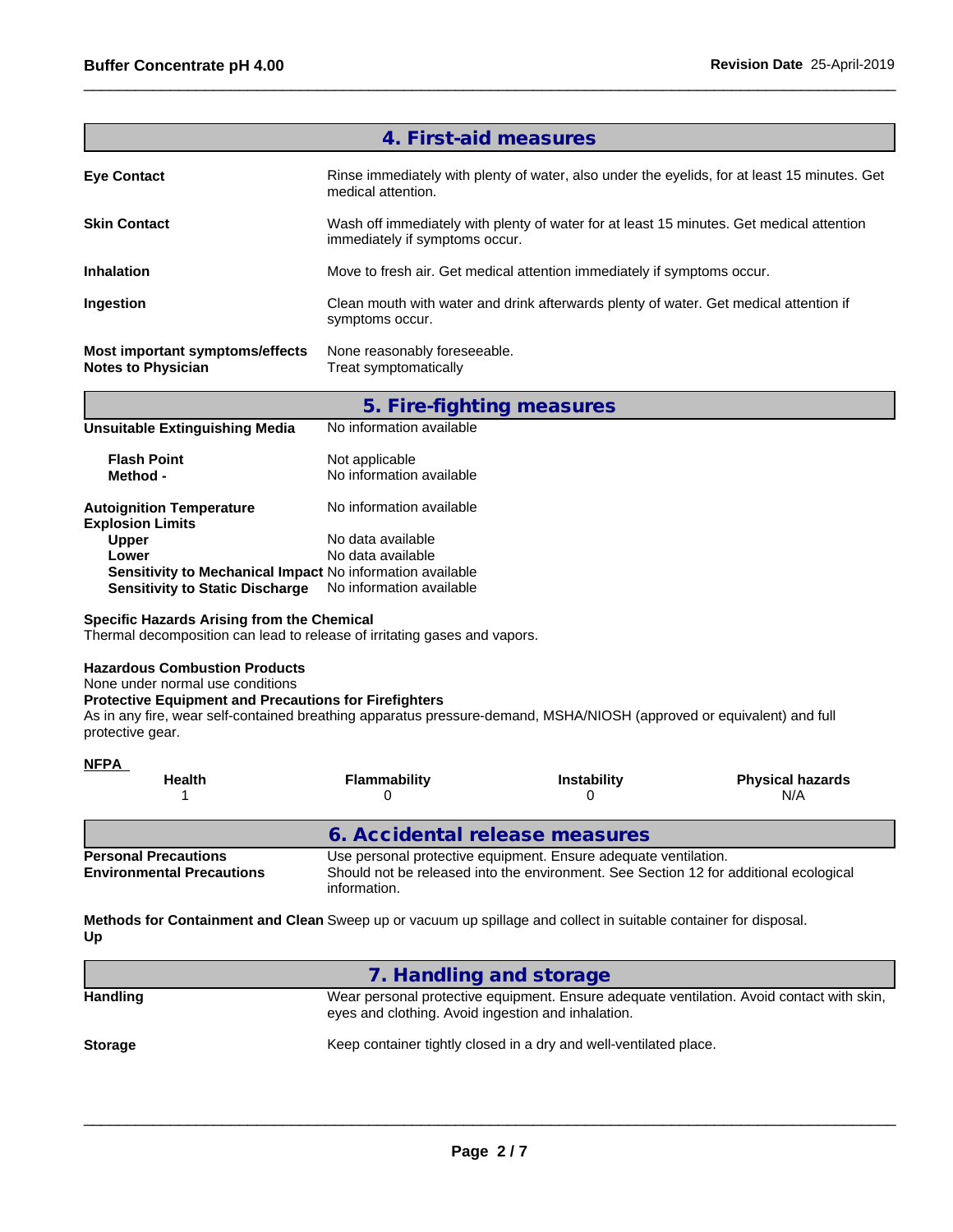### **8. Exposure controls / personal protection**

#### **Exposure Guidelines**

| Component      | <b>Alberta</b>               | <b>British</b><br>Columbia | <b>IOntario TWAEVI</b> | Quebec                       | <b>ACGIH TLV</b> | <b>OSHA PEL</b>               | <b>NIOSH IDLH</b>                |
|----------------|------------------------------|----------------------------|------------------------|------------------------------|------------------|-------------------------------|----------------------------------|
| Formaldehyde   | Ceiling: 1 ppm               | TWA: 0.3 ppm               | STEL: 1 ppm            | Ceiling: 2 ppm               | TWA: 0.1 ppm     | (Vacated) TWA:                | IDLH: 20 ppm                     |
|                | Ceiling: 1.3                 | Ceiling: 1 ppm             | $CEV: 1.5$ ppm         | Ceiling: 3 mg/m <sup>3</sup> | STEL: 0.3 ppm    | 3 ppm                         | TWA: 0.016 ppm                   |
|                | mq/m <sup>3</sup>            |                            |                        |                              |                  |                               | (Vacated) STEL: Ceiling: 0.1 ppm |
|                | TWA: 0.75 ppm                |                            |                        |                              |                  | 10 ppm                        |                                  |
|                | TWA: $0.9$ mg/m <sup>3</sup> |                            |                        |                              |                  | (Vacated)                     |                                  |
|                |                              |                            |                        |                              |                  | Ceiling: 5 ppm                |                                  |
|                |                              |                            |                        |                              |                  | TWA: 0.75 ppm                 |                                  |
|                |                              |                            |                        |                              |                  | STEL: 2 ppm                   |                                  |
| Methyl alcohol | TWA: 200 ppm                 | TWA: 200 ppm               | TWA: 200 ppm           | TWA: 200 ppm                 | TWA: 200 ppm     | (Vacated) TWA: IDLH: 6000 ppm |                                  |
|                | TWA: 262                     | STEL: 250 ppm              | STEL: 250 ppm          | TWA: 262                     | STEL: 250 ppm    | 200 ppm                       | TWA: 200 ppm                     |
|                | mq/m <sup>3</sup>            | <b>Skin</b>                | <b>Skin</b>            | mg/m <sup>3</sup>            | Skin             | (Vacated) TWA:                | TWA: 260                         |
|                | STEL: 250 ppm                |                            |                        | STEL: 250 ppm                |                  | $260$ mg/m <sup>3</sup>       | mg/m <sup>3</sup>                |
|                | <b>STEL: 328</b>             |                            |                        | <b>STEL: 328</b>             |                  |                               | (Vacated) STEL: STEL: 250 ppm    |
|                | mg/m <sup>3</sup>            |                            |                        | mg/m <sup>3</sup>            |                  | 250 ppm                       | <b>STEL: 325</b>                 |
|                | Skin                         |                            |                        | Skin                         |                  | (Vacated) STEL:               | mg/m <sup>3</sup>                |
|                |                              |                            |                        |                              |                  | 325 mg/m $3$                  |                                  |
|                |                              |                            |                        |                              |                  | Skin                          |                                  |
|                |                              |                            |                        |                              |                  | TWA: 200 ppm                  |                                  |
|                |                              |                            |                        |                              |                  | TWA: 260                      |                                  |
|                |                              |                            |                        |                              |                  | mg/m <sup>3</sup>             |                                  |

#### **Legend**

*ACGIH - American Conference of Governmental Industrial Hygienists*

*OSHA - Occupational Safety and Health Administration*

*NIOSH IDLH: The National Institute for Occupational Safety and Health Immediately Dangerous to Life or Health*

#### **Engineering Measures**

None under normal use conditions.

#### **Personal protective equipment**

| <b>Eye Protection</b>  | Wear appropriate protective eyeglasses or chemical safety goggles as described by<br>OSHA's eye and face protection regulations in 29 CFR 1910.133 or European Standard<br>EN166. |                                                                           |                        |  |
|------------------------|-----------------------------------------------------------------------------------------------------------------------------------------------------------------------------------|---------------------------------------------------------------------------|------------------------|--|
| <b>Hand Protection</b> |                                                                                                                                                                                   | Wear appropriate protective gloves and clothing to prevent skin exposure. |                        |  |
| Glove material         | <b>Breakthrough time</b>                                                                                                                                                          | <b>Glove thickness</b>                                                    | Glove comments         |  |
| Natural rubber         | See manufacturers                                                                                                                                                                 | $\overline{\phantom{0}}$                                                  | Splash protection only |  |
| Nitrile rubber         | recommendations                                                                                                                                                                   |                                                                           |                        |  |
| Neoprene               |                                                                                                                                                                                   |                                                                           |                        |  |
| <b>PVC</b>             |                                                                                                                                                                                   |                                                                           |                        |  |

Inspect gloves before use. observe the instructions regarding permeability and breakthrough time which are provided by the supplier of the gloves. (Refer to manufacturer/supplier for information) gloves are suitable for the task: Chemical compatability, Dexterity, Operational conditions, User susceptibility, e.g. sensitisation effects, also take into consideration the specific local conditions under which the product is used, such as the danger of cuts, abrasion. gloves with care avoiding skin contamination.

#### **Respiratory Protection**

No protective equipment is needed under normal use conditions.

**Recommended Filter type:** Particle filter

#### **Environmental exposure controls**

No information available.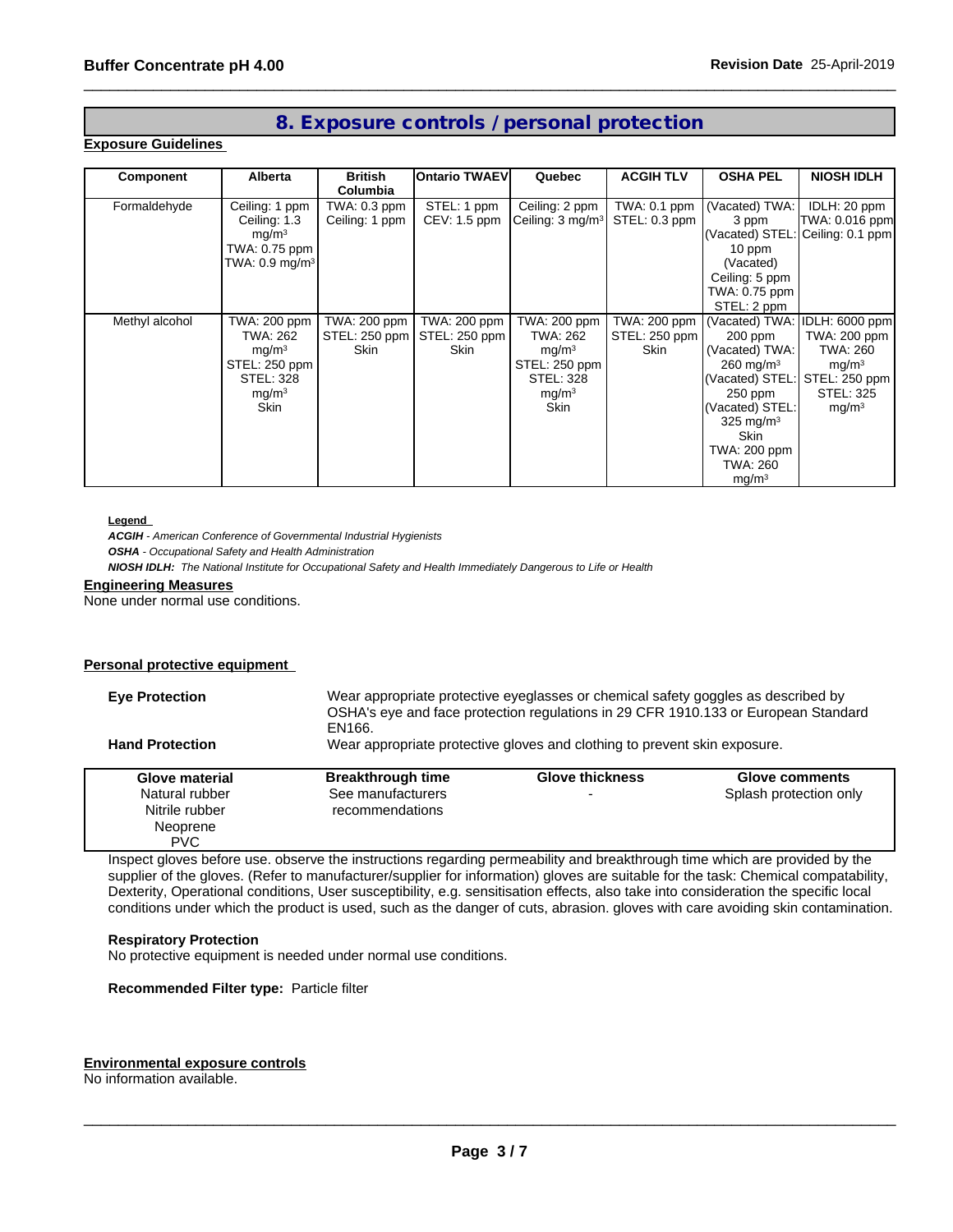#### **Hygiene Measures**

Handle in accordance with good industrial hygiene and safety practice. Keep away from food, drink and animal feeding stuffs. Do not eat, drink or smoke when using this product. Remove and wash contaminated clothing before re-use. Wash hands before breaks and at the end of workday.

|                                               | 9. Physical and chemical properties |
|-----------------------------------------------|-------------------------------------|
| <b>Physical State</b>                         | Liquid                              |
| Appearance                                    | Clear                               |
| Odor                                          | Odorless                            |
| <b>Odor Threshold</b>                         | No information available            |
| рH                                            | 4.0                                 |
| <b>Melting Point/Range</b>                    | 0 °C / 32 °F                        |
| <b>Boiling Point/Range</b>                    | 100 °C / 212 °F                     |
| <b>Flash Point</b>                            | Not applicable                      |
| <b>Evaporation Rate</b>                       | $> 1$ (Ether = 1.0)                 |
| <b>Flammability (solid,gas)</b>               | Not applicable                      |
| <b>Flammability or explosive limits</b>       |                                     |
| <b>Upper</b>                                  | No data available                   |
| Lower                                         | No data available                   |
| <b>Vapor Pressure</b>                         | 14 mmHg @ 20 °C                     |
| <b>Vapor Density</b>                          | 0.7                                 |
| <b>Specific Gravity</b>                       | 1.0                                 |
| <b>Solubility</b>                             | Soluble in water                    |
| <b>Partition coefficient; n-octanol/water</b> | No data available                   |
| <b>Autoignition Temperature</b>               | No information available            |
| <b>Decomposition Temperature</b>              | No information available            |
| <b>Viscosity</b>                              | No information available            |
| <b>VOC Content(%)</b>                         | 0.07                                |
|                                               |                                     |

| 10. Stability and reactivity |  |
|------------------------------|--|
|------------------------------|--|

| <b>Reactive Hazard</b>                                                   | None known, based on information available |
|--------------------------------------------------------------------------|--------------------------------------------|
| <b>Stability</b>                                                         | Stable under normal conditions.            |
| <b>Conditions to Avoid</b>                                               | Excess heat.                               |
| <b>Incompatible Materials</b>                                            | None known                                 |
| <b>Hazardous Decomposition Products None under normal use conditions</b> |                                            |
| <b>Hazardous Polymerization</b>                                          | Hazardous polymerization does not occur.   |
| <b>Hazardous Reactions</b>                                               | None under normal processing.              |
|                                                                          | 11. Toxicological information              |

#### **Acute Toxicity**

| <b>Product Information</b><br>Oral LD50<br><b>Dermal LD50</b><br>Vapor LC50<br><b>Component Information</b> |                           | No acute toxicity information is available for this product<br>Based on ATE data, the classification criteria are not met. ATE > 2000 mg/kg.<br>Based on ATE data, the classification criteria are not met. ATE > 2000 mg/kg.<br>Based on ATE data, the classification criteria are not met. ATE $>$ 20 mg/l. |                        |
|-------------------------------------------------------------------------------------------------------------|---------------------------|---------------------------------------------------------------------------------------------------------------------------------------------------------------------------------------------------------------------------------------------------------------------------------------------------------------|------------------------|
| <b>Component</b>                                                                                            | LD50 Oral                 | <b>LD50 Dermal</b>                                                                                                                                                                                                                                                                                            | <b>LC50 Inhalation</b> |
| Water                                                                                                       |                           | Not listed                                                                                                                                                                                                                                                                                                    | Not listed             |
| 1,2-Benzenedicarboxylic acid,<br>monopotassium salt                                                         | $LD50 > 3200$ mg/kg (Rat) | Not listed                                                                                                                                                                                                                                                                                                    | Not listed             |
| Formaldehvde                                                                                                | 500 mg/kg (Rat)           | $LD50 = 270$ mg/kg (Rabbit)                                                                                                                                                                                                                                                                                   | 0.578 mg/L $(Rat)$ 4 h |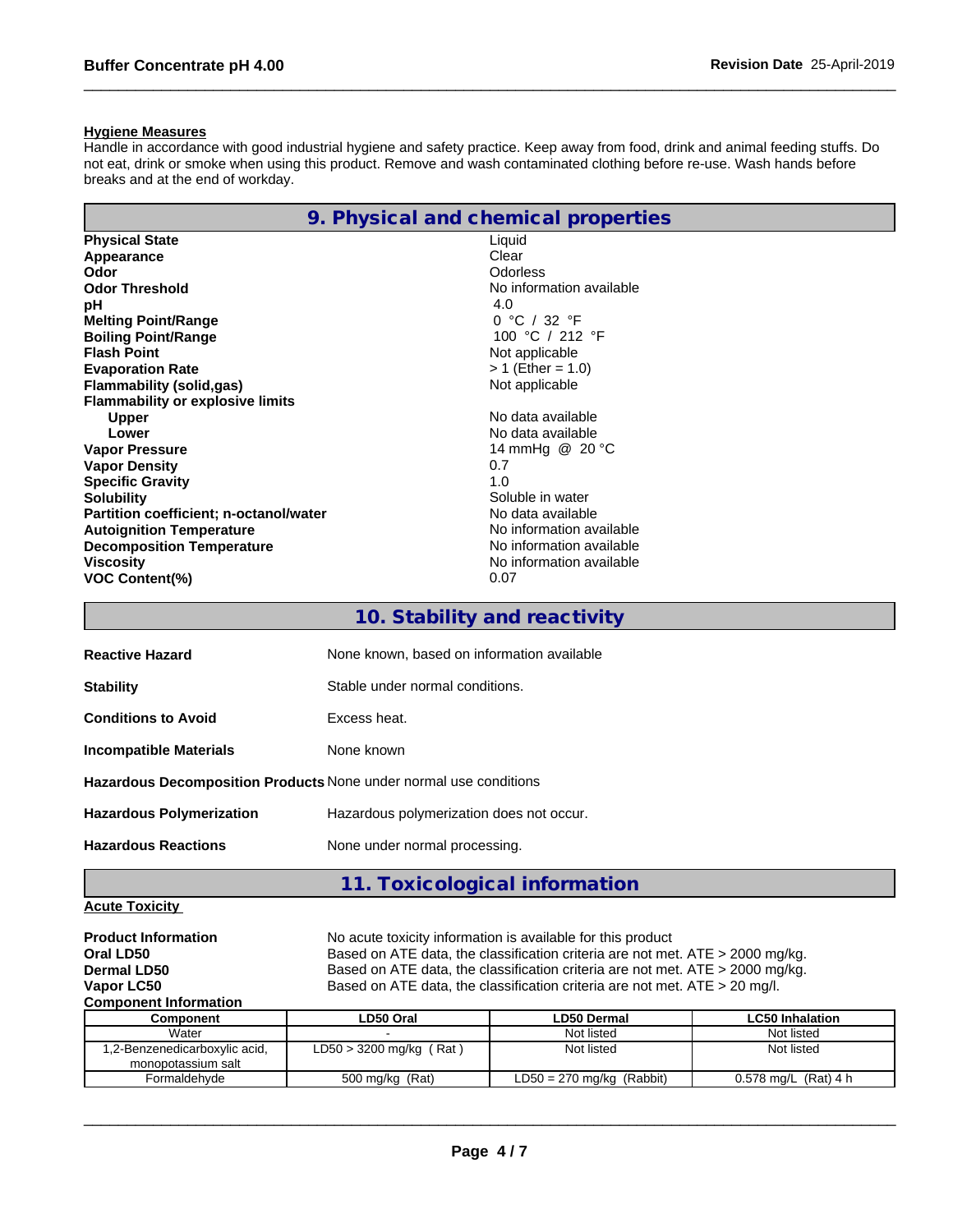| Methyl alcohol                                                                                                                                      | Calc. ATE 60 mg/kg<br>LD50 > 1187 - 2769 mg/kg (Rat)  |                                                                | Calc. ATE 60 mg/kg<br>$LD50 = 17100$ mg/kg (Rabbit) |                                                                                                                                                                                                                                                                                                                                                                                                                                                                   |                              | Calc. ATE 0.6 mg/L (vapours) or<br>0.5 mg/L (mists)<br>$LC50 = 128.2$ mg/L (Rat) 4 h |  |  |
|-----------------------------------------------------------------------------------------------------------------------------------------------------|-------------------------------------------------------|----------------------------------------------------------------|-----------------------------------------------------|-------------------------------------------------------------------------------------------------------------------------------------------------------------------------------------------------------------------------------------------------------------------------------------------------------------------------------------------------------------------------------------------------------------------------------------------------------------------|------------------------------|--------------------------------------------------------------------------------------|--|--|
| <b>Toxicologically Synergistic</b><br><b>Products</b><br>Delayed and immediate effects as well as chronic effects from short and long-term exposure | No information available                              |                                                                |                                                     |                                                                                                                                                                                                                                                                                                                                                                                                                                                                   |                              |                                                                                      |  |  |
| <b>Irritation</b>                                                                                                                                   | May cause eye, skin, and respiratory tract irritation |                                                                |                                                     |                                                                                                                                                                                                                                                                                                                                                                                                                                                                   |                              |                                                                                      |  |  |
| <b>Sensitization</b>                                                                                                                                |                                                       | No information available                                       |                                                     |                                                                                                                                                                                                                                                                                                                                                                                                                                                                   |                              |                                                                                      |  |  |
| Carcinogenicity                                                                                                                                     |                                                       |                                                                |                                                     | The table below indicates whether each agency has listed any ingredient as a carcinogen.                                                                                                                                                                                                                                                                                                                                                                          |                              |                                                                                      |  |  |
| <b>CAS-No</b><br>Component                                                                                                                          | <b>IARC</b>                                           |                                                                | <b>NTP</b><br><b>ACGIH</b>                          |                                                                                                                                                                                                                                                                                                                                                                                                                                                                   | <b>OSHA</b><br><b>Mexico</b> |                                                                                      |  |  |
| 7732-18-5<br>Water                                                                                                                                  | Not listed                                            |                                                                | Not listed<br>Not listed                            |                                                                                                                                                                                                                                                                                                                                                                                                                                                                   | Not listed                   | Not listed                                                                           |  |  |
| 1,2-Benzenedicarboxyl<br>877-24-7<br>ic acid,<br>monopotassium salt                                                                                 | Not listed                                            |                                                                | Not listed                                          | Not listed                                                                                                                                                                                                                                                                                                                                                                                                                                                        | Not listed                   | Not listed                                                                           |  |  |
| Formaldehyde<br>$50-00-0$                                                                                                                           | Group 1                                               |                                                                | Known                                               | A <sub>1</sub>                                                                                                                                                                                                                                                                                                                                                                                                                                                    | X                            | A2                                                                                   |  |  |
| $67 - 56 - 1$<br>Methyl alcohol<br>IARC: (International Agency for Research on Cancer)                                                              | Not listed                                            |                                                                | Not listed                                          | Not listed<br>IARC: (International Agency for Research on Cancer)<br>Group 1 - Carcinogenic to Humans<br>Group 2A - Probably Carcinogenic to Humans                                                                                                                                                                                                                                                                                                               | Not listed                   | Not listed                                                                           |  |  |
| ACGIH: (American Conference of Governmental Industrial<br>Hygienists)<br>Mexico - Occupational Exposure Limits - Carcinogens                        |                                                       |                                                                | Carcinogen<br>A3 - Animal Carcinogen                | Reasonably Anticipated - Reasonably Anticipated to be a Human<br>A1 - Known Human Carcinogen<br>A2 - Suspected Human Carcinogen<br>ACGIH: (American Conference of Governmental Industrial Hygienists)<br>Mexico - Occupational Exposure Limits - Carcinogens<br>A1 - Confirmed Human Carcinogen<br>A2 - Suspected Human Carcinogen<br>A3 - Confirmed Animal Carcinogen<br>A4 - Not Classifiable as a Human Carcinogen<br>A5 - Not Suspected as a Human Carcinogen |                              |                                                                                      |  |  |
| <b>Mutagenic Effects</b>                                                                                                                            | No information available                              |                                                                |                                                     |                                                                                                                                                                                                                                                                                                                                                                                                                                                                   |                              |                                                                                      |  |  |
| <b>Reproductive Effects</b>                                                                                                                         | No information available.                             |                                                                |                                                     |                                                                                                                                                                                                                                                                                                                                                                                                                                                                   |                              |                                                                                      |  |  |
| <b>Developmental Effects</b>                                                                                                                        | No information available.                             |                                                                |                                                     |                                                                                                                                                                                                                                                                                                                                                                                                                                                                   |                              |                                                                                      |  |  |
| <b>Teratogenicity</b>                                                                                                                               | No information available.                             |                                                                |                                                     |                                                                                                                                                                                                                                                                                                                                                                                                                                                                   |                              |                                                                                      |  |  |
| <b>STOT - single exposure</b><br><b>STOT - repeated exposure</b>                                                                                    | None known<br>None known                              |                                                                |                                                     |                                                                                                                                                                                                                                                                                                                                                                                                                                                                   |                              |                                                                                      |  |  |
| <b>Aspiration hazard</b>                                                                                                                            | No information available                              |                                                                |                                                     |                                                                                                                                                                                                                                                                                                                                                                                                                                                                   |                              |                                                                                      |  |  |
| Symptoms / effects, both acute and No information available<br>delayed                                                                              |                                                       |                                                                |                                                     |                                                                                                                                                                                                                                                                                                                                                                                                                                                                   |                              |                                                                                      |  |  |
| <b>Endocrine Disruptor Information</b>                                                                                                              | No information available                              |                                                                |                                                     |                                                                                                                                                                                                                                                                                                                                                                                                                                                                   |                              |                                                                                      |  |  |
| <b>Other Adverse Effects</b>                                                                                                                        |                                                       | The toxicological properties have not been fully investigated. |                                                     |                                                                                                                                                                                                                                                                                                                                                                                                                                                                   |                              |                                                                                      |  |  |
|                                                                                                                                                     | 12. Ecological information                            |                                                                |                                                     |                                                                                                                                                                                                                                                                                                                                                                                                                                                                   |                              |                                                                                      |  |  |

**Ecotoxicity**  .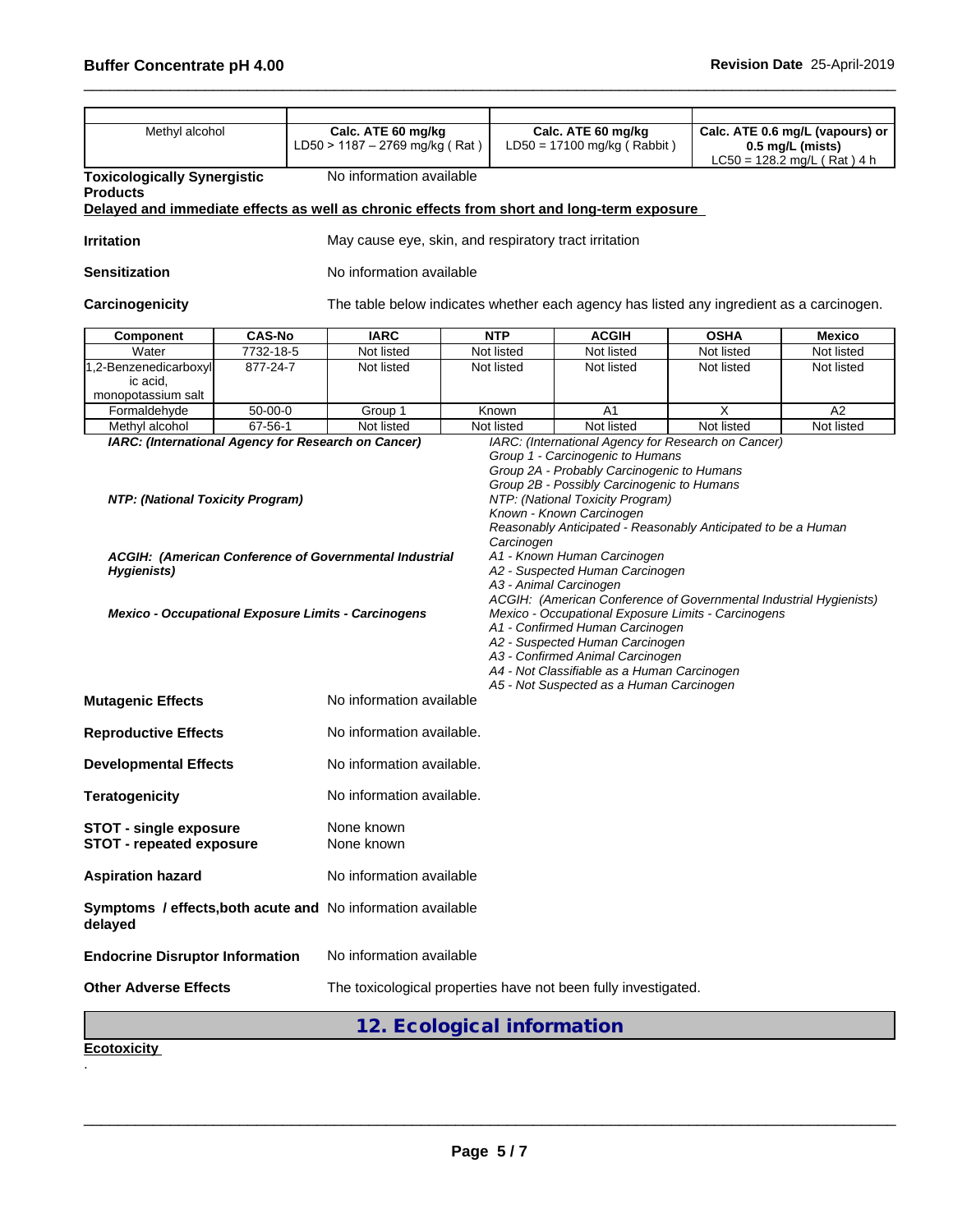# \_\_\_\_\_\_\_\_\_\_\_\_\_\_\_\_\_\_\_\_\_\_\_\_\_\_\_\_\_\_\_\_\_\_\_\_\_\_\_\_\_\_\_\_\_\_\_\_\_\_\_\_\_\_\_\_\_\_\_\_\_\_\_\_\_\_\_\_\_\_\_\_\_\_\_\_\_\_\_\_\_\_\_\_\_\_\_\_\_\_\_\_\_\_ **Buffer Concentrate pH 4.00 Revision Date** 25-April-2019

| <b>Component</b>                     | <b>Freshwater Algae</b> | <b>Freshwater Fish</b>                  | <b>Microtox</b>                                                                                                     | <b>Water Flea</b>                           |
|--------------------------------------|-------------------------|-----------------------------------------|---------------------------------------------------------------------------------------------------------------------|---------------------------------------------|
| Formaldehyde                         | Not listed              | Leuciscus idus: $LC50 = 15$<br>ma/L 96h | Not listed                                                                                                          | $EC50 = 20$ mg/L 96h<br>$EC50 = 2$ mg/L 48h |
| Methyl alcohol                       | Not listed              | > 10000 mg/L 96h                        | Pimephales promelas: LC50 EC50 = 39000 mg/L 25 min<br>$\vert$ EC50 = 40000 mg/L 15 min<br>$EC50 = 43000$ mg/L 5 min | EC50 > 10000 mg/L 24h                       |
| <b>Persistence and Degradability</b> |                         |                                         | Soluble in water Persistence is unlikely based on information available.                                            |                                             |

**Bioaccumulation/ Accumulation** No information available.

**Mobility Mobility .** Will likely be mobile in the environment due to its water solubility.

| <b>Component</b>         | log<br>Pow |
|--------------------------|------------|
| -armald:<br>ehvde<br>JI' | 0.35       |
| Methy'<br>alcohol        | 74<br>◡.,  |

### **13. Disposal considerations**

**Waste Disposal Methods** Chemical waste generators must determine whether a discarded chemical is classified as a hazardous waste. Chemical waste generators must also consult local, regional, and national hazardous waste regulations to ensure complete and accurate classification.

| <b>Component</b>                                            | Series Wastes<br><b>RCR</b><br>. | Wastes<br>ימה<br>Series ?<br>nun/ |
|-------------------------------------------------------------|----------------------------------|-----------------------------------|
| $\sim$ $\sim$<br><u>-^</u><br>-ormalder<br>50-00-0<br>∾⊓vuu | 1100<br>◡◦▵▵                     |                                   |
| $\sim$<br>Meth<br>07<br>alcohol<br>- 67-56-                 | <b>LIA F.</b><br>U154            |                                   |

|                                                                                                                                                                                                                                                                                                                     | 14. Transport information  |  |
|---------------------------------------------------------------------------------------------------------------------------------------------------------------------------------------------------------------------------------------------------------------------------------------------------------------------|----------------------------|--|
| <u>DOT</u>                                                                                                                                                                                                                                                                                                          | Not regulated              |  |
| $\frac{1}{1}$ $\frac{1}{1}$ $\frac{1}{1}$ $\frac{1}{1}$ $\frac{1}{1}$ $\frac{1}{1}$ $\frac{1}{1}$ $\frac{1}{1}$ $\frac{1}{1}$ $\frac{1}{1}$ $\frac{1}{1}$ $\frac{1}{1}$ $\frac{1}{1}$ $\frac{1}{1}$ $\frac{1}{1}$ $\frac{1}{1}$ $\frac{1}{1}$ $\frac{1}{1}$ $\frac{1}{1}$ $\frac{1}{1}$ $\frac{1}{1}$ $\frac{1}{1}$ | Not regulated              |  |
|                                                                                                                                                                                                                                                                                                                     | Not regulated              |  |
| <b>IMDG/IMO</b>                                                                                                                                                                                                                                                                                                     | Not regulated              |  |
|                                                                                                                                                                                                                                                                                                                     | 15. Regulatory information |  |

#### **International Inventories**

| <b>Component</b>                                    | DSL | <b>NDSL</b> | <b>TSCA</b> | EINECS ELINCS |        | <b>NLP</b> | <b>PICCS</b>      | <b>ENCS</b>              | <b>AICS</b> | <b>IECSC</b> | <b>KECL</b> |
|-----------------------------------------------------|-----|-------------|-------------|---------------|--------|------------|-------------------|--------------------------|-------------|--------------|-------------|
| Water                                               |     |             | ⋏           | 231-791-2     |        |            | $\checkmark$<br>∧ | $\overline{\phantom{0}}$ | v           | v<br>Λ       | KE-3540     |
|                                                     |     |             |             |               |        |            |                   |                          |             |              |             |
| 1,2-Benzenedicarboxylic acid,<br>monopotassium salt | ^   |             | ⋏           | 212-889-4     |        |            |                   | ⌒                        |             |              | KE-0231     |
| Formaldehyde                                        |     |             |             | 200-001-8     | $\sim$ |            |                   | ↗                        |             |              | KE-1707     |
| Methyl alcohol                                      |     |             |             | 200-659-6     | $\sim$ |            | Λ                 | Λ                        |             |              | KE-2319     |

#### **Canada**

SDS in compliance with provisions of information as set out in Canadian Standard - Part 4, Schedule 1 and 2 of the Hazardous Products Regulations (HPR) and meets the requirements of the HPR (Paragraph 13(1)(a) of the Hazardous Products Act (HPA)).

| <b>Component</b> | <b>Canada - National Pollutant</b><br><b>Release Inventory (NPRI)</b>          | <b>Canadian Environmental</b><br><b>Protection Agency (CEPA)</b><br>- List of Toxic Substances | Canada's Chemicals Management<br>Plan (CEPA) |
|------------------|--------------------------------------------------------------------------------|------------------------------------------------------------------------------------------------|----------------------------------------------|
| Formaldehyde     | Part 1, Group A Substance<br>Part 5, Individual Substances Part 4<br>Substance | Schedule I                                                                                     |                                              |
| Methyl alcohol   | Part 1, Group A Substance<br>Part 5, Individual Substances Part 4<br>Substance |                                                                                                |                                              |

Legend **NPRI** - National Pollutant Release Inventory